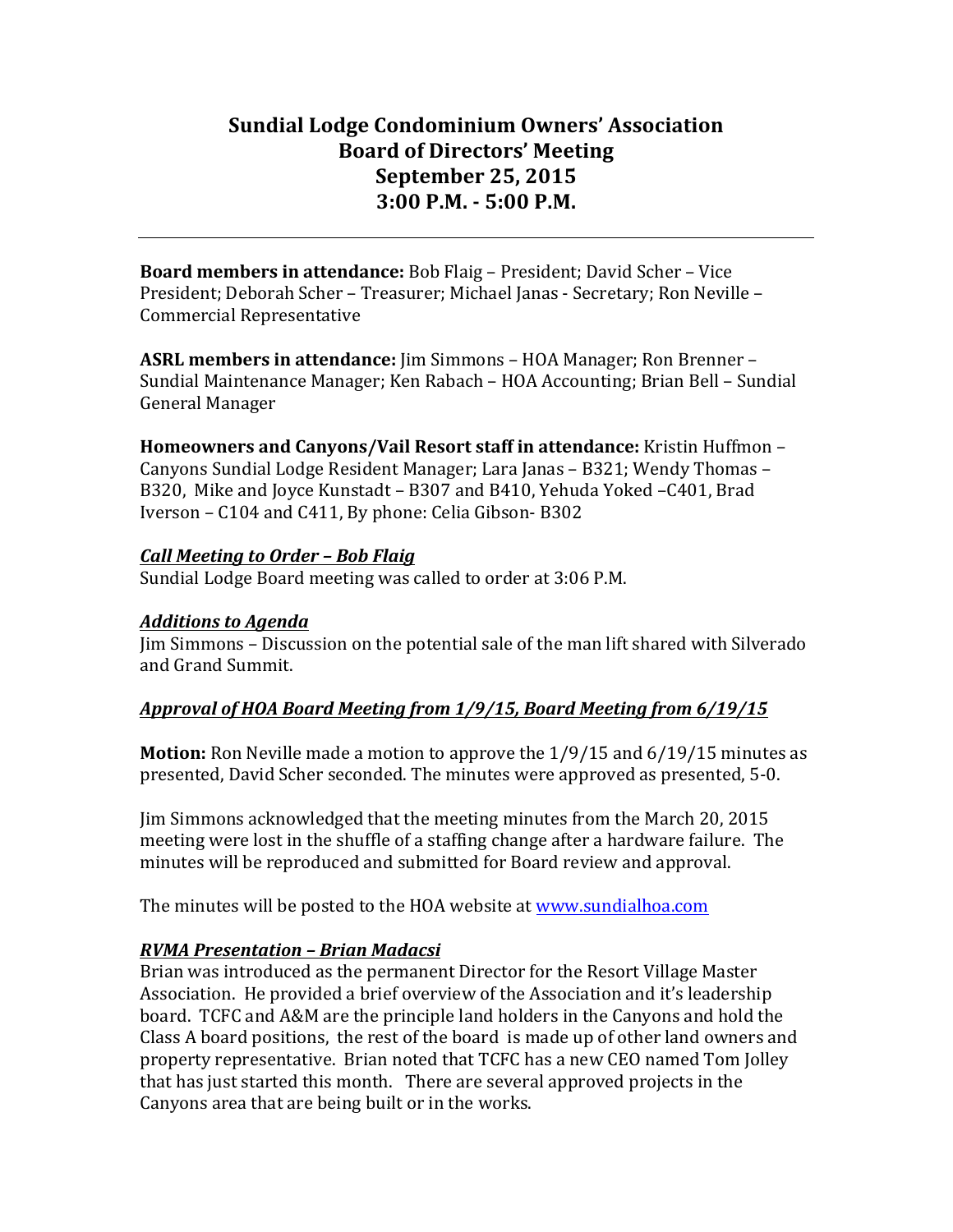Vail Resorts has signed an agreement to be the interim manager for the golf the course, they are expected to be the full time course managers under an agreement that should be signed in the next  $12-18$  months. The golf course will close this year on October 11. There are some remaining projects to complete the course that include moving the maintenance facility and realigning the hold next to Highway 224 to help prevent errant balls from being hit in to traffic. New comfort stations also need to be built. The clubhouse will continue to be run from the Grand Summit. The target fee per round is in the \$100 range. The course is in great shape. There is discussion of putting in driving range with netting. Current parking for the course is in the parking lot between Sundial Lodge and Westgate.

Jim Simmons asked about the covering of the dumpster. Brian suggested that the project be considered after RePlay establishes a plan for the space and how traffic will flow next to the building. A new area will need likely need to be determined for the dumpster.

The water drainage project in the roundabout area is a project that will be done in conjunction with RVMA as the area primarily is located on RVMA property but addresses water migration issues at Sundial Lodge. Ron Brenner will keep Brian in the loop as the project proceeds to determine any option for sharing the costs.

#### *HOA Update – Jim Simmons*

Iim discussed the recent DirecTV upgrades in the building. The entire process was delayed and problematic. Delays by Groove Satellite as the vendor caused some billing issues with the shared account with Grand Summit. Groove has indicated they will reimburse Sundial Lodge for duplicate payments caused by their delays. The HOA is holding back \$30,000 for the installation costs for the new system until the additional costs and compensation for the delays can be remedied to the Board's satisfaction. 

Jim brought up the potential sale of the man lift that is shared by Sundial Lodge with Silverado and Grand Summit. There is concern about liability of sharing it between the different entities now that Talisker/Vail no longer activity manage it's use between them. Silverado Board has already asked ASRL to approach Sundial and Grand Summit to see about selling it. The Board agreed with investigating further. Any proceeds from a sale would be split in thirds with each property. I im with follow up.

I lim provided feedback from many owners that were upset by the rash of emails from Sundial owners related to the Board election. Those owners were disturbed that their contact information was shared and felt that their privacy had been violated. I im explained that under the property governing documents and State Statute the HOA is required to share certain HOA records, including owner contact information. The governing documents specify that contact with by owners to other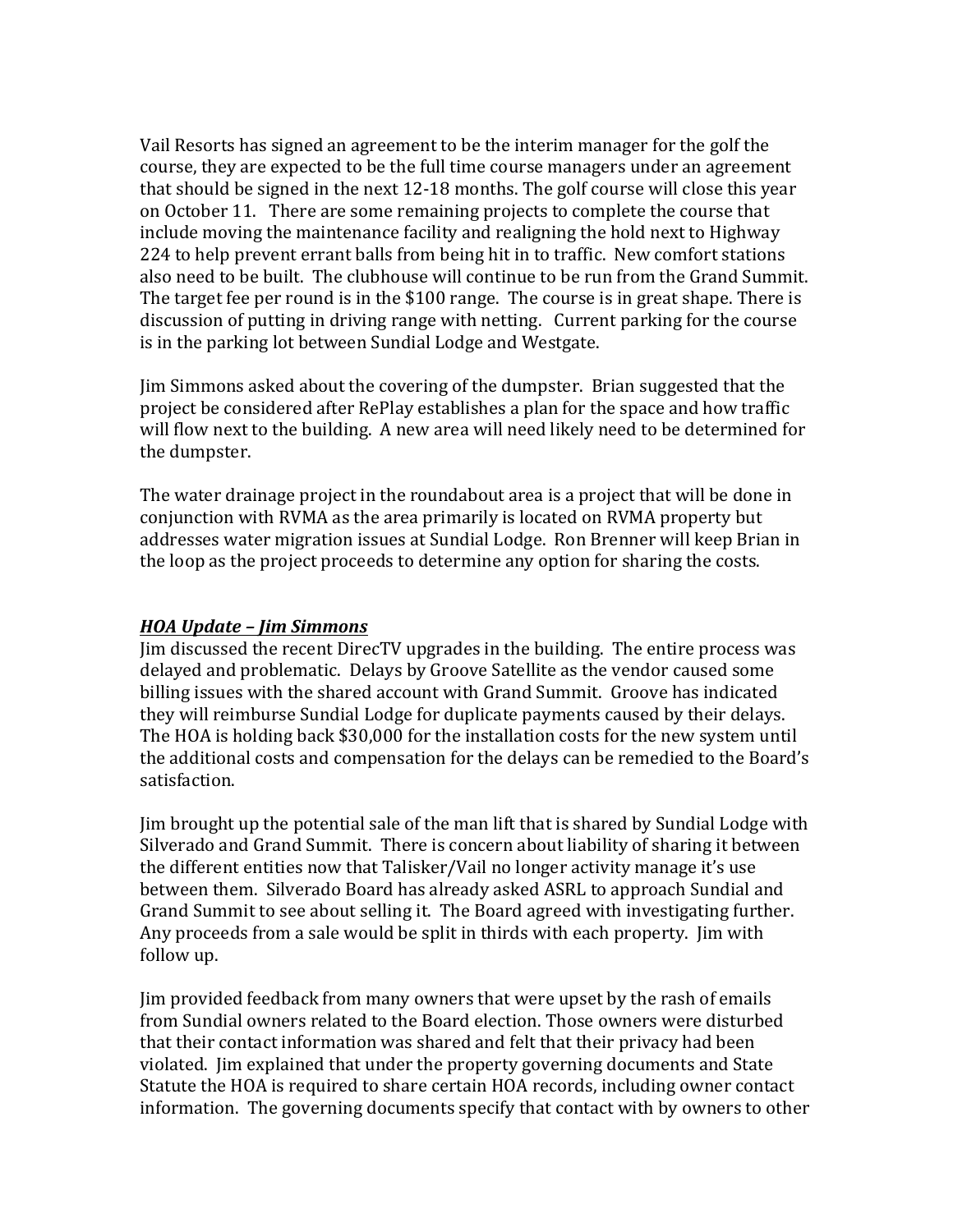owners must be related to HOA business. Some owners felt that the emails had crossed the line. The HOA Board is discussing the HOA attorney what steps can be taken to define appropriate contact among owners.

## *HOA Financial Accounting Update – Deborah Scher and Ken Rabach*

Deborah reviewed August and Year-to-Date financial statements for the HOA.

- YTD income is less than 1% unfavorable to budget based on the lack of interest income.
- Year-to-date total operating expenses are favorable to budget by  $$3,725.12$ .
- Utilities are over budget YTD by \$6,399 or 4%.
- There is one owner with a dues account in significant arrears. Ken Rabach has been working with local collection service with no luck. The next step will be non-judicial foreclosure.
- The current reserve funding is just under \$580,000.
- There are a few capital projects that have not been completed yet this year and the Board is considering pushing them out to future years. Most notably the fire suppression system upgrade. The project is budgeted at  $$106,080$ and it can be extended to April/May of 2016. With that expense moved out, the Board discussed moving the remodel of common bathrooms up to this fall. The anticipated expense for the bathrooms would be \$30K to be done this year instead of next year. Ron Brenner believes he can do the work inhouse with some direction by Interior Designer Susan Monahan. The Board approved to move forward with the project before ski season.

**Motion**: David Scher made a motion to approve Ron Brenner to move forward with a bathroom remodel for the common area bathrooms, not-to-exceed \$30,000 as discussed. Ron Neville seconded. The motion passed unanimously 5-0.

## *Maintenance Update – Ron Brenner*

Completed Projects

- Replaced the corroded main level fire pit gas ring.
- Replaced ground level spa filter.
- Replaced ground level spa pump.
- Regular programmed equipment maintenance & inspections.

Fall Projects 2015

- Roundabout drainage work scheduled in October.
- Replace  $3^{rd}$  floor spa and plunge pool filters.
- Replace all unit and common area air filters.
- Re-seal upper and lower pool decks.
- Repair weathered pre-cast concrete window sills and column caps.
- Replace concrete that has fallen away outside B-224.

Ron discussed the benefits of the Association considering moving to a smaller, more efficient air conditioning water chiller as the current system has no back-up and is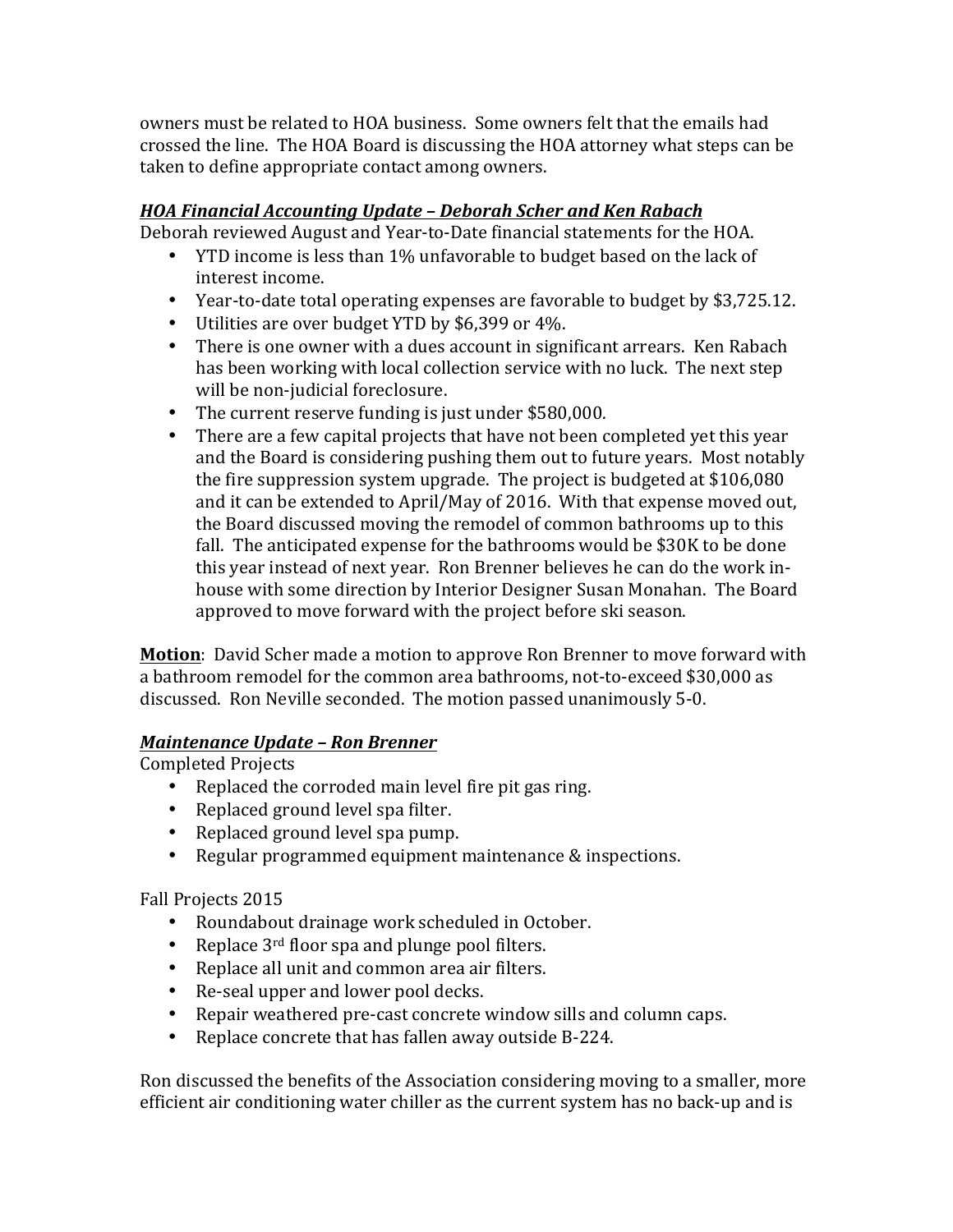oversized. He also suggested looking at a plan to replace the two large central boilers in the building to 3-4 smaller and more efficient boilers that will sequence as needed.

The Board asked Ron to come back with a proposal and associated costs for these changes for the Board to review.

### *Lock System and Second Lobby Desk*

Michael Janas gave an overview of the process used to identify a new lock system for Sundial Lodge as the current system is at the end of its useful life and is problematic. Michael explained that Jim Simmons and Ron Neville had interviewed a few hospitality lock companies that specialize in projects similar to Sundial Lodge to identify a best fit. Jim identified the companies as; Ving, Kaba Ilco/Assa Abloy, VING and Point Central. Initially the Point Central lock was most appealing due to integrated climate control systems with the locks that turn down thermostats to desired set-points and turn lights off when the units are vacant. The system was implemented by Vail Resorts in their Northstar properties with good success and the thought of energy savings seemed very appealing. However, after receiving a full proposal, the costs for the energy management functions did not pay for themselves and resulted in greater operating costs. Therefore, not a good fit. The other companies have systems that use blue tooth and RFID technology or unique push button key codes for each guest/owner stay. The newer technology has application on smart phones that allow guests to use their cell phones or key fobs to access the units. The Board liked that idea, but the service is still relatively new and unproven. The Board elected to hold off on the lock change until 2016.

In addition, the Board discussed putting off the previous decision to remove the HOA desk from the Sundial Lobby after additional feedback from several owners that like the option of having some onsite services for owners that are not in the Vail Resorts rental program. Therefore, ASRL will continue to offer the on-site service for all owners as needed in to the foreseeable future. The desk arrangement could change if a direct-to-door option for a new lock system is selected. In the mean time, the second desk will continue as it has for the last 3 years.

#### **Miscellaneous**

There was discussion about the variety of services that Vail Resorts offers at Sundial Lodge related bell service, shuttle service and ski valet during the ski season. Currently ASRL subsidizes the cost for labor for those services for all units that are not under the Vail Resorts or ASRL rental programs. In other words, there are approximately 20 units that are not under one of those rental programs that ASRL covers to make the services available for all owners. There was discussion among the Board and ASRL on how to come to an arrangement to have all owners that wish to enjoy those services for themselves or their guest to participate in sharing the expense. The services are absorbed under the Vail Resorts and ASRL rental agreements with their rental owners, so approaching the remaining unit owners is the goal. Further discussion will be held on how to accomplish this.